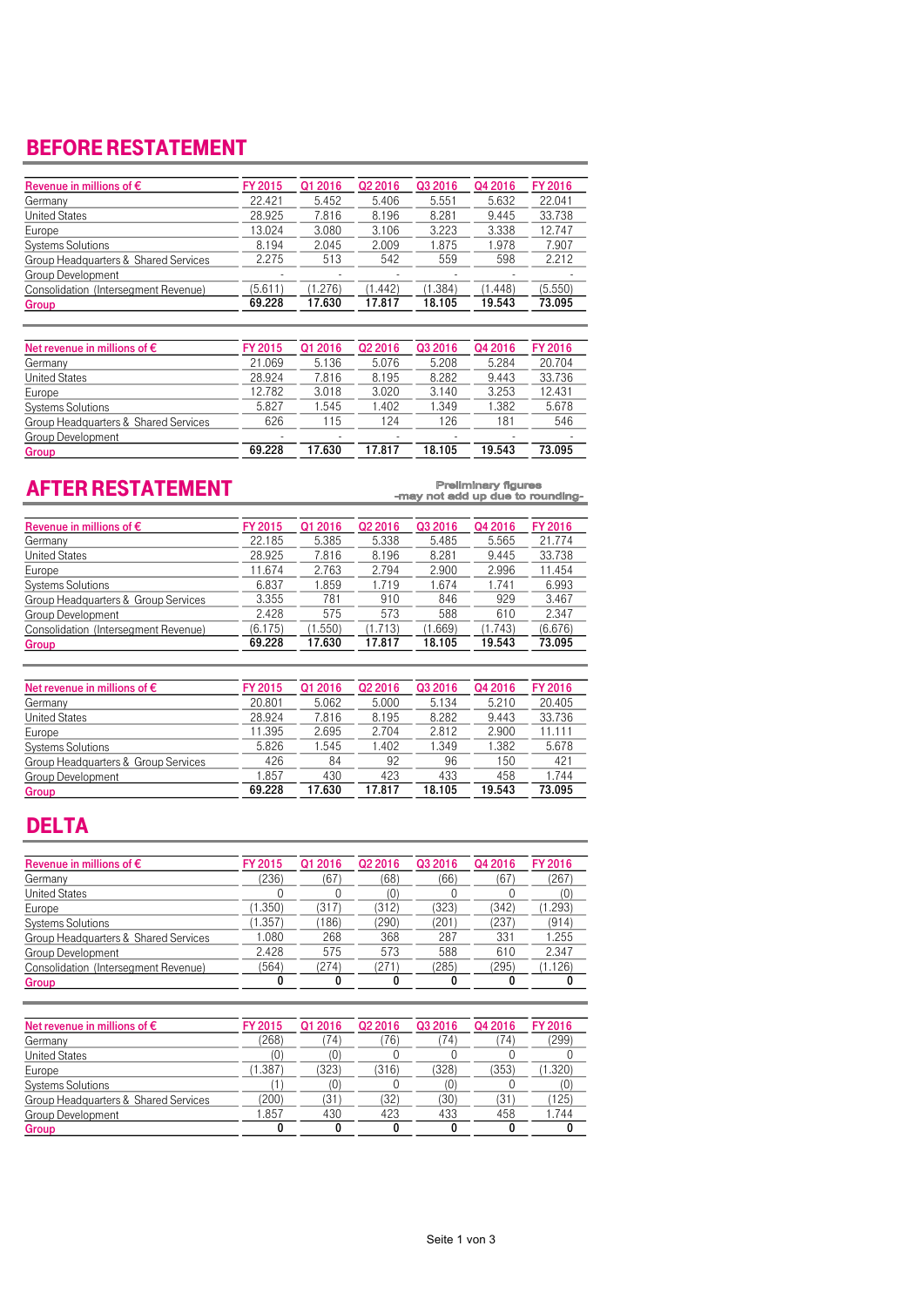## BEFORE RESTATEMENT

| EBITDA (adjusted for special factors) in millions of $\epsilon$ | <b>FY 2015</b> | Q1 2016 | Q <sub>2</sub> 2016 | Q3 2016 | Q4 2016 | FY 2016 |
|-----------------------------------------------------------------|----------------|---------|---------------------|---------|---------|---------|
| Germany                                                         | 8.790          | 2.180   | 2.225               | 2.250   | 2.145   | 8.800   |
| <b>United States</b>                                            | 6.654          | .908    | 2.172               | 2.156   | 2.325   | 8.561   |
| Europe                                                          | 4.329          | 986     | 1.038               | 1.100   | 970     | 4.094   |
| <b>Systems Solutions</b>                                        | 740            | 206     | 175                 | 141     | 60      | 582     |
| Group Headquarters & Shared Services                            | (552)          | (117)   | (108)               | (110)   | (241)   | (576)   |
| Group Development                                               |                |         |                     |         |         |         |
| Consolidation (Intersegment Revenue)                            | (53)           |         | (45)                | (2)     | 6       | (41)    |
| Group                                                           | 19.908         | 5.163   | 5.457               | 5.535   | 5.265   | 21.420  |
|                                                                 |                |         |                     |         |         |         |

| <b>AFTER RESTATEMENT</b>                                        |                | <b>Preliminary figures</b><br>-may not add up due to rounding- |                     |         |         |         |  |
|-----------------------------------------------------------------|----------------|----------------------------------------------------------------|---------------------|---------|---------|---------|--|
| EBITDA (adjusted for special factors) in millions of $\epsilon$ | <b>FY 2015</b> | Q1 2016                                                        | Q <sub>2</sub> 2016 | Q3 2016 | Q4 2016 | FY 2016 |  |
| Germany                                                         | 8.273          | 2.052                                                          | 2.078               | 2.095   | 2.013   | 8.237   |  |
| <b>United States</b>                                            | 6.654          | .908                                                           | 2.172               | 2.156   | 2.325   | 8.561   |  |
| Europe                                                          | 3.944          | 931                                                            | 968                 | 1.037   | 930     | 3.866   |  |
| <b>Systems Solutions</b>                                        | 581            | 196                                                            | l 11                | 139     | 84      | 530     |  |
| Group Headquarters & Shared Services                            | (554)          | (147)                                                          | (89                 | 141)    | (293)   | (670)   |  |
| Group Development                                               | 1.050          | 223                                                            | 256                 | 251     | 213     | 943     |  |
| Reconciliation                                                  | (40)           | (0)                                                            | (37)                | (3)     |         | (48)    |  |
| Group                                                           | 19.908         | 5.163                                                          | 5.457               | 5.535   | 5.265   | 21.420  |  |

### DELTA

| EBITDA (adjusted for special factors) in millions of $\epsilon$ | <b>FY 2015</b>  | Q1 2016 | Q <sub>2</sub> 2016 | Q3 2016 | Q4 2016 | FY 2016 |
|-----------------------------------------------------------------|-----------------|---------|---------------------|---------|---------|---------|
| Germany                                                         | (517            | 128     | 147                 | 155)    | 132)    | (563)   |
| <b>United States</b>                                            |                 |         | O)                  |         | (0)     | (0)     |
| Europe                                                          | (385)           | (55)    | (70)                | (63)    | (40)    | (228)   |
| <b>Systems Solutions</b>                                        | (159)           | (10)    | (64)                | (2)     | 24      | (52)    |
| Group Headquarters & Shared Services                            | 2               | (30)    | 19                  | (31)    | (52)    | (94)    |
| Group Development                                               | .050            | 223     | 256                 | 251     | 213     | 943     |
| Consolidation (Intersegment Revenue)                            | $1\overline{3}$ | (0)     | 8                   | Ί.      | 13)     | 17)     |
| Group                                                           | (0)             | (0)     |                     |         | (0)     | (0)     |